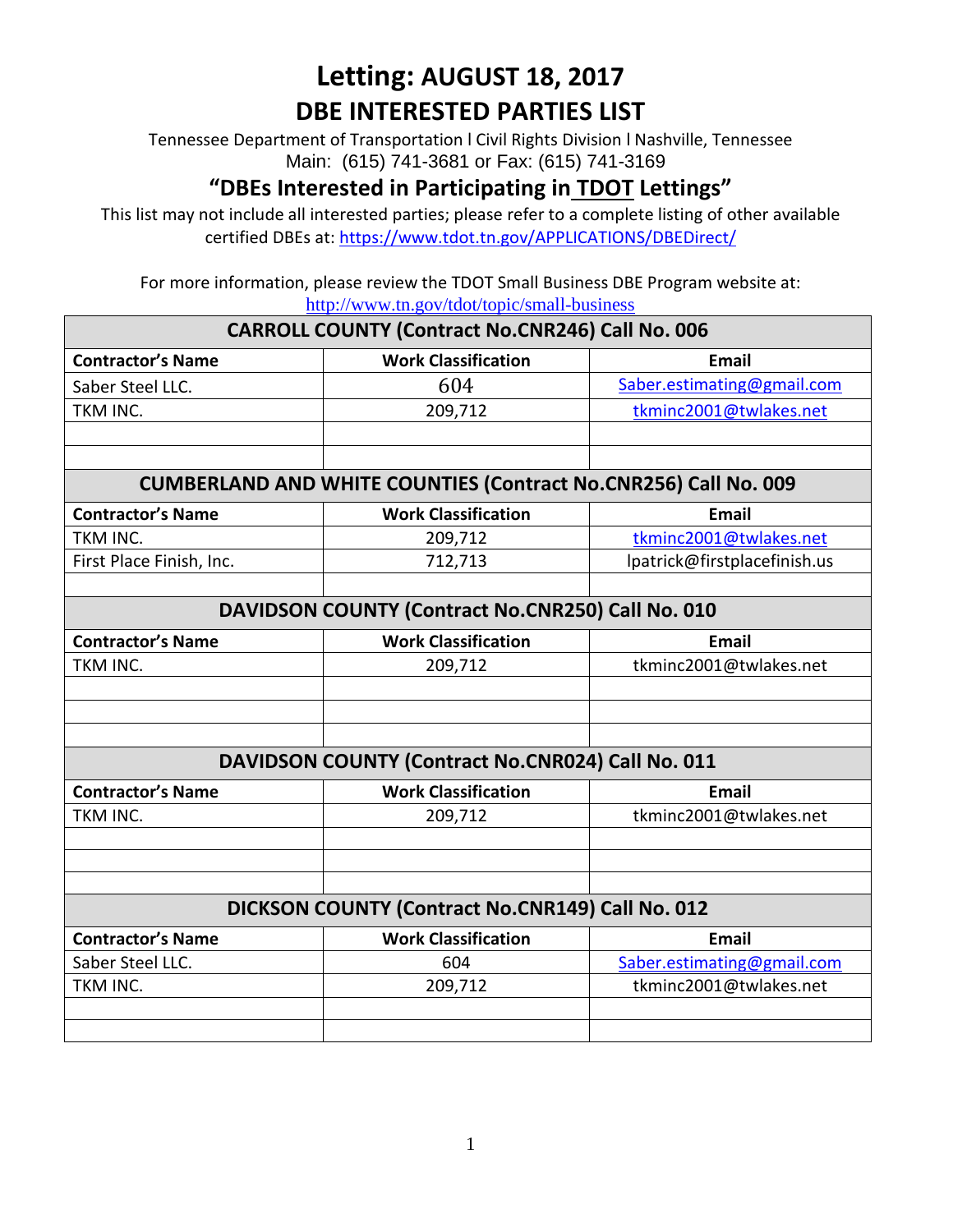Tennessee Department of Transportation l Civil Rights Division l Nashville, Tennessee Main: (615) 741-3681 or Fax: (615) 741-3169

#### **"DBEs Interested in Participating in TDOT Lettings"**

This list may not include all interested parties; please refer to a complete listing of other available certified DBEs at:<https://www.tdot.tn.gov/APPLICATIONS/DBEDirect/>

For more information, please review the TDOT Small Business DBE Program website at: <http://www.tn.gov/tdot/topic/small-business>

| DICKSON AND WILLIAMSON COUNTIES (Contract No.CNR278) Call No. 014 |                            |                              |  |  |
|-------------------------------------------------------------------|----------------------------|------------------------------|--|--|
| <b>Contractor's Name</b>                                          | <b>Work Classification</b> | Email                        |  |  |
| Saber Steel LLC.                                                  | 604                        | Saber.estimating@gmail.com   |  |  |
| TKM INC.                                                          | 712                        | tkminc2001@twlakes.net       |  |  |
|                                                                   |                            |                              |  |  |
|                                                                   |                            |                              |  |  |
| <b>FENTRESS COUNTY (Contract No.CNR248) Call No. 017</b>          |                            |                              |  |  |
| <b>Contractor's Name</b>                                          | <b>Work Classification</b> | <b>Email</b>                 |  |  |
| TKM INC.                                                          | 712                        | tkminc2001@twlakes.net       |  |  |
| First Place Finish, Inc.                                          | 712,713                    | lpatrick@firstplacefinish.us |  |  |
|                                                                   |                            |                              |  |  |
|                                                                   |                            |                              |  |  |
| HARDEMAN COUNTY (Contract No.CNR247) Call No. 018                 |                            |                              |  |  |
| <b>Contractor's Name</b>                                          | <b>Work Classification</b> | <b>Email</b>                 |  |  |
| Saber Steel LLC.                                                  | 604                        | Saber.estimating@gmail.com   |  |  |
| TKM INC.                                                          | 209,712                    | tkminc2001@twlakes.net       |  |  |
|                                                                   |                            |                              |  |  |
|                                                                   |                            |                              |  |  |
| HENRY COUNTY (Contract No.CNR277) Call No. 020                    |                            |                              |  |  |
| <b>Contractor's Name</b>                                          | <b>Work Classification</b> | <b>Email</b>                 |  |  |
| Saber Steel LLC.                                                  | 604                        | Saber.estimating@gmail.com   |  |  |
| TKM INC.                                                          | 209,712                    | tkminc2001@twlakes.net       |  |  |
|                                                                   |                            |                              |  |  |
|                                                                   |                            |                              |  |  |
| JOHNSON COUNTY (Contract No.CNR228) Call No. 022                  |                            |                              |  |  |
| <b>Contractor's Name</b>                                          | <b>Work Classification</b> | <b>Email</b>                 |  |  |
| TKM INC.                                                          | 209,712                    | tkminc2001@twlakes.net       |  |  |
| First Place Finish, Inc.                                          | 712,713                    | lpatrick@firstplacefinish.us |  |  |
|                                                                   |                            |                              |  |  |
|                                                                   |                            |                              |  |  |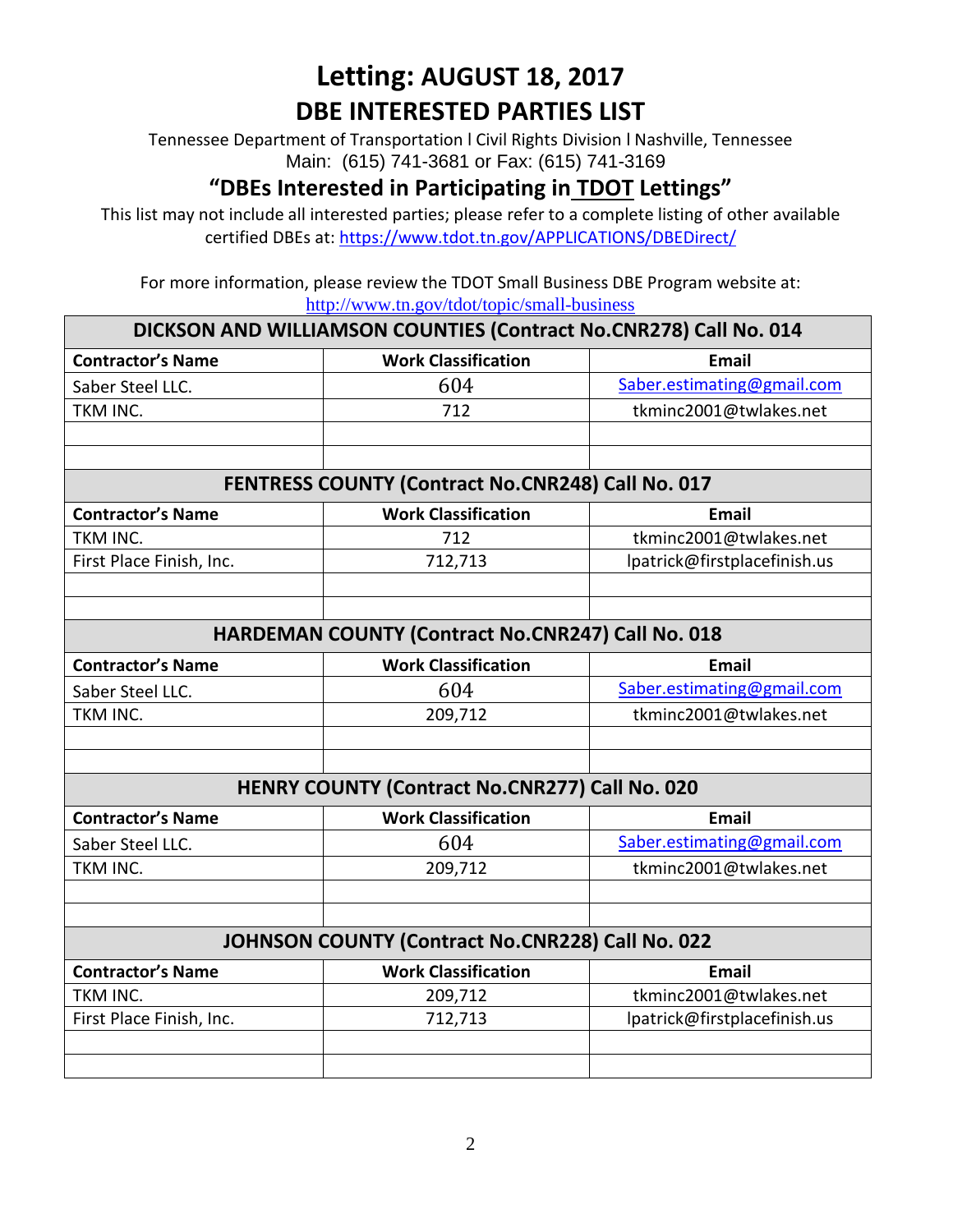Tennessee Department of Transportation l Civil Rights Division l Nashville, Tennessee Main: (615) 741-3681 or Fax: (615) 741-3169

#### **"DBEs Interested in Participating in TDOT Lettings"**

This list may not include all interested parties; please refer to a complete listing of other available certified DBEs at:<https://www.tdot.tn.gov/APPLICATIONS/DBEDirect/>

For more information, please review the TDOT Small Business DBE Program website at: <http://www.tn.gov/tdot/topic/small-business>

| KNOX COUNTY (Contract No.CNR226) Call No. 023                          |                            |                              |  |  |
|------------------------------------------------------------------------|----------------------------|------------------------------|--|--|
| <b>Contractor's Name</b>                                               | <b>Work Classification</b> | <b>Email</b>                 |  |  |
| TKM INC.                                                               | 209,712                    | tkminc2001@twlakes.net       |  |  |
|                                                                        | 604,702,707,712,713        | lpatrick@firstplacefinish.us |  |  |
| First Place Finish, Inc.                                               |                            |                              |  |  |
|                                                                        |                            |                              |  |  |
|                                                                        |                            |                              |  |  |
| <b>MADISON COUNTY (Contract No.CNR272) Call No. 027</b>                |                            |                              |  |  |
| <b>Contractor's Name</b>                                               | <b>Work Classification</b> | <b>Email</b>                 |  |  |
| Saber Steel LLC.                                                       | 604                        | Saber.estimating@gmail.com   |  |  |
| TKM INC.                                                               | 209,712                    | tkminc2001@twlakes.net       |  |  |
|                                                                        |                            |                              |  |  |
|                                                                        |                            |                              |  |  |
| <b>MAURY AND WILLIAMSON COUNTIES (Contract No.CNR260) Call No. 028</b> |                            |                              |  |  |
| <b>Contractor's Name</b>                                               | <b>Work Classification</b> | <b>Email</b>                 |  |  |
| Saber Steel LLC.                                                       | 604                        | Saber.estimating@gmail.com   |  |  |
| TKM INC.                                                               | 209,712                    | tkminc2001@twlakes.net       |  |  |
|                                                                        |                            |                              |  |  |
|                                                                        |                            |                              |  |  |
| SMITH COUNTY (Contract No.CNR253) Call No. 030                         |                            |                              |  |  |
| <b>Contractor's Name</b>                                               | <b>Work Classification</b> | <b>Email</b>                 |  |  |
| TKM INC.                                                               | 209,712                    | tkminc2001@twlakes.net       |  |  |
|                                                                        |                            |                              |  |  |
|                                                                        |                            |                              |  |  |
|                                                                        |                            |                              |  |  |
|                                                                        |                            |                              |  |  |